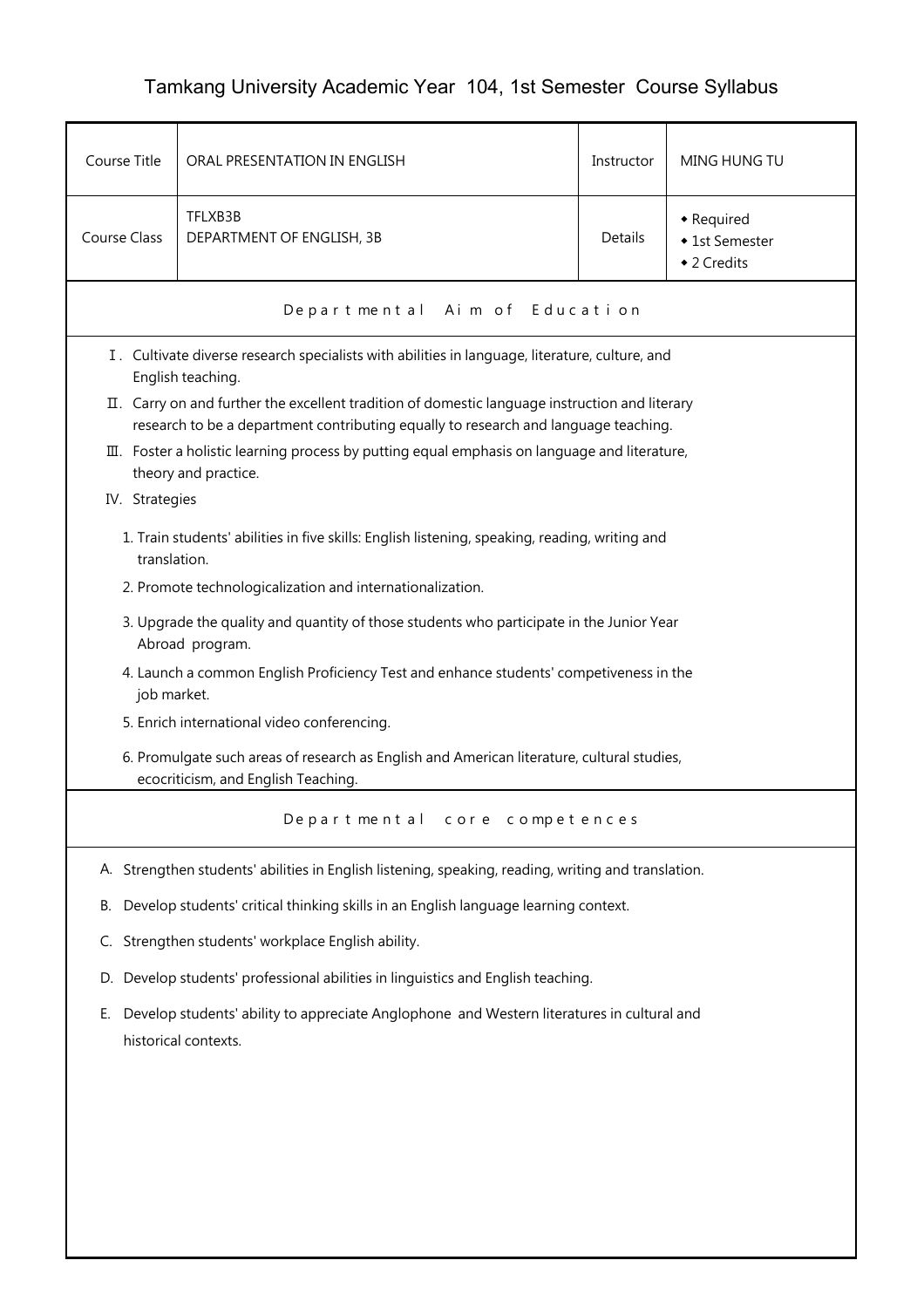|     | Course<br>Introduction                                                                                                                                                                                                                                                                                                                                                                                                                                                                                                                                                                                                                                                                                                                                                                                                                                                                                                                                                                                                                                                                                                                                                                                                                                                                                                                                                                                                                                                                                                                                     | students' awareness and practical oral skills.           | This is a course to train students for their advanced English presentation skills.<br>Textual and On-line resources(eg., TED Talk, Youtube) will be utilized to foster |                     |                                  |  |  |
|-----|------------------------------------------------------------------------------------------------------------------------------------------------------------------------------------------------------------------------------------------------------------------------------------------------------------------------------------------------------------------------------------------------------------------------------------------------------------------------------------------------------------------------------------------------------------------------------------------------------------------------------------------------------------------------------------------------------------------------------------------------------------------------------------------------------------------------------------------------------------------------------------------------------------------------------------------------------------------------------------------------------------------------------------------------------------------------------------------------------------------------------------------------------------------------------------------------------------------------------------------------------------------------------------------------------------------------------------------------------------------------------------------------------------------------------------------------------------------------------------------------------------------------------------------------------------|----------------------------------------------------------|------------------------------------------------------------------------------------------------------------------------------------------------------------------------|---------------------|----------------------------------|--|--|
|     |                                                                                                                                                                                                                                                                                                                                                                                                                                                                                                                                                                                                                                                                                                                                                                                                                                                                                                                                                                                                                                                                                                                                                                                                                                                                                                                                                                                                                                                                                                                                                            |                                                          | The Relevance among Teaching Objectives, Objective Levels and Departmental core                                                                                        |                     |                                  |  |  |
|     | competences<br>I.Objective Levels (select applicable ones) :<br>(i) Cognitive Domain<br>: C1-Remembering,<br>$C2$ -Understanding,<br>C <sub>3</sub> -Applying,<br>$C5$ -Evaluating,<br>C6-Creating<br>$C4$ -Analyzing,<br>(ii) Psychomotor Domain : P1-Imitation,<br>P2-Mechanism,<br>P3-Independent Operation,<br>P4-Linked Operation, P5-Automation,<br>P6-Origination<br>(iii) Affective Domain : Al-Receiving,<br>A2-Responding,<br>A3-Valuing,<br>A4-Organizing,<br>A5-Charaterizing,<br>A6-Implementing<br>II. The Relevance among Teaching Objectives, Objective Levels and Departmental core competences :<br>(i) Determine the objective level(s) in any one of the three learning domains (cognitive,<br>psychomotor, and affective) corresponding to the teaching objective. Each objective should<br>correspond to the objective level(s) of ONLY ONE of the three domains.<br>(ii) If more than one objective levels are applicable for each learning domain, select the<br>highest one only. (For example, if the objective levels for Cognitive Domain include<br>C3, C5, and C6, select C6 only and fill it in the boxes below. The same rule applies to<br>Psychomotor Domain and Affective Domain.)<br>(iii) Determine the Departmental core competences that correspond to each teaching objective.<br>Each objective may correspond to one or more Departmental core competences at a time.<br>(For example, if one objective corresponds to three Departmental core competences: A,AD,<br>and BEF, list all of the three in the box.) |                                                          |                                                                                                                                                                        |                     |                                  |  |  |
|     |                                                                                                                                                                                                                                                                                                                                                                                                                                                                                                                                                                                                                                                                                                                                                                                                                                                                                                                                                                                                                                                                                                                                                                                                                                                                                                                                                                                                                                                                                                                                                            |                                                          |                                                                                                                                                                        | Relevance           |                                  |  |  |
| No. |                                                                                                                                                                                                                                                                                                                                                                                                                                                                                                                                                                                                                                                                                                                                                                                                                                                                                                                                                                                                                                                                                                                                                                                                                                                                                                                                                                                                                                                                                                                                                            | <b>Teaching Objectives</b>                               |                                                                                                                                                                        | Objective<br>Levels | Departmental core<br>competences |  |  |
| 1   |                                                                                                                                                                                                                                                                                                                                                                                                                                                                                                                                                                                                                                                                                                                                                                                                                                                                                                                                                                                                                                                                                                                                                                                                                                                                                                                                                                                                                                                                                                                                                            | to foster students' advanced English presentation skills |                                                                                                                                                                        | C <sub>3</sub>      | Α                                |  |  |
|     | Teaching Objectives, Teaching Methods and Assessment                                                                                                                                                                                                                                                                                                                                                                                                                                                                                                                                                                                                                                                                                                                                                                                                                                                                                                                                                                                                                                                                                                                                                                                                                                                                                                                                                                                                                                                                                                       |                                                          |                                                                                                                                                                        |                     |                                  |  |  |
| No. |                                                                                                                                                                                                                                                                                                                                                                                                                                                                                                                                                                                                                                                                                                                                                                                                                                                                                                                                                                                                                                                                                                                                                                                                                                                                                                                                                                                                                                                                                                                                                            | <b>Teaching Objectives</b>                               | <b>Teaching Methods</b>                                                                                                                                                |                     | Assessment                       |  |  |
| 1   | presentation skills                                                                                                                                                                                                                                                                                                                                                                                                                                                                                                                                                                                                                                                                                                                                                                                                                                                                                                                                                                                                                                                                                                                                                                                                                                                                                                                                                                                                                                                                                                                                        | to foster students' advanced English                     | Lecture, Discussion, Practicum                                                                                                                                         |                     | Report, Participation            |  |  |
|     |                                                                                                                                                                                                                                                                                                                                                                                                                                                                                                                                                                                                                                                                                                                                                                                                                                                                                                                                                                                                                                                                                                                                                                                                                                                                                                                                                                                                                                                                                                                                                            |                                                          |                                                                                                                                                                        |                     |                                  |  |  |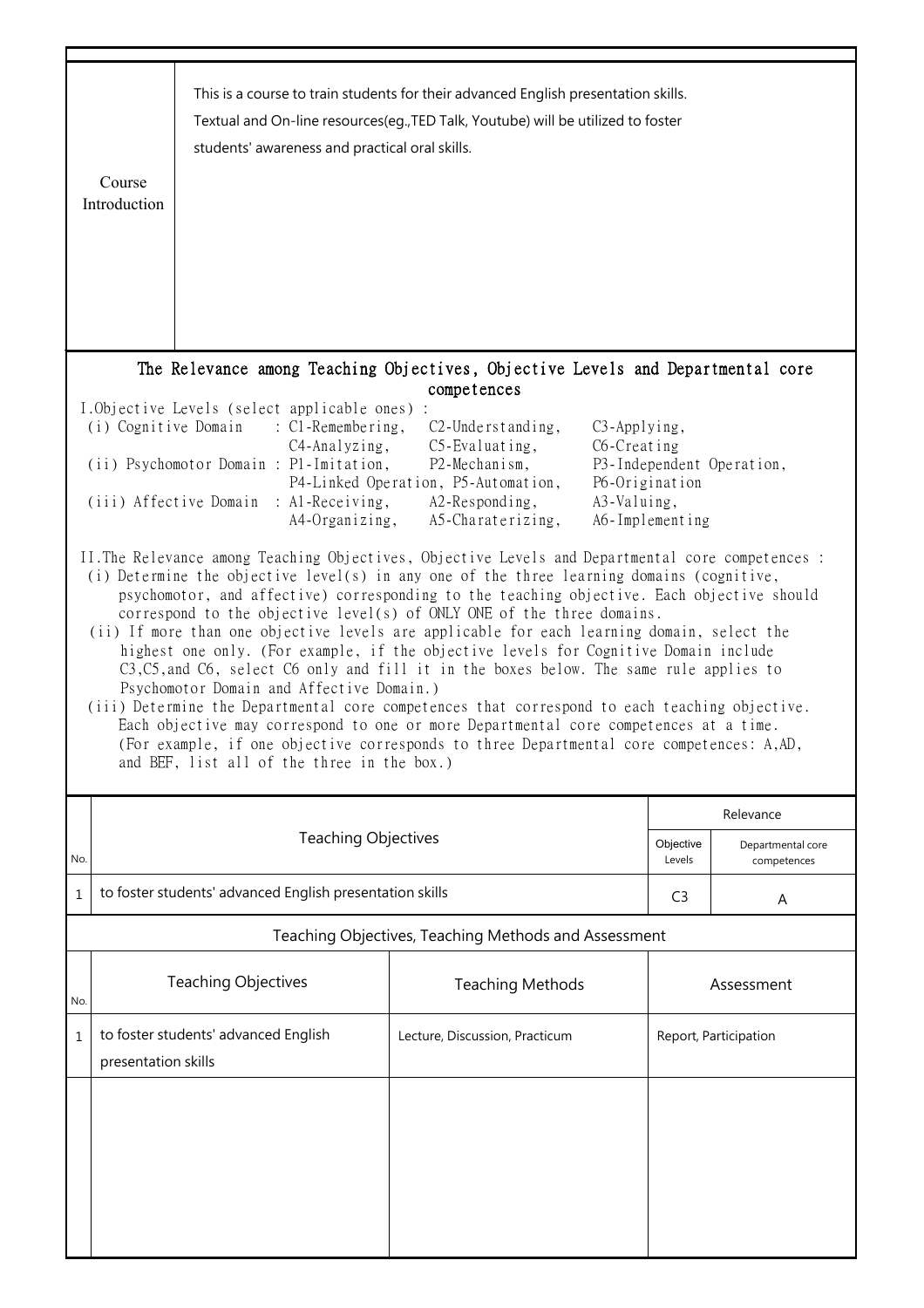| This course has been designed to cultivate the following essential qualities in TKU students |                               |                            |                                                                                                                                                               |             |  |
|----------------------------------------------------------------------------------------------|-------------------------------|----------------------------|---------------------------------------------------------------------------------------------------------------------------------------------------------------|-------------|--|
| Essential Qualities of TKU Students                                                          |                               |                            | Description                                                                                                                                                   |             |  |
| $\blacklozenge$ A global perspective                                                         |                               |                            | Helping students develop a broader perspective from which to<br>understand international affairs and global development.                                      |             |  |
| $\Diamond$ Information literacy                                                              |                               |                            | Becoming adept at using information technology and learning<br>the proper way to process information.                                                         |             |  |
| $\Diamond$ A vision for the future                                                           |                               |                            | Understanding self-growth, social change, and technological<br>development so as to gain the skills necessary to bring about<br>one's future vision.          |             |  |
| $\diamondsuit$ Moral integrity                                                               |                               |                            | Learning how to interact with others, practicing empathy and<br>caring for others, and constructing moral principles with which<br>to solve ethical problems. |             |  |
| $\blacklozenge$ Independent thinking                                                         |                               |                            | Encouraging students to keenly observe and seek out the<br>source of their problems, and to think logically and critically.                                   |             |  |
| $\Diamond$ A cheerful attitude and healthy lifestyle                                         |                               |                            | Raising an awareness of the fine balance between one's body<br>and soul and the environment; helping students live a<br>meaningful life.                      |             |  |
| $\Diamond$ A spirit of teamwork and dedication                                               |                               |                            | Improving one's ability to communicate and cooperate so as to<br>integrate resources, collaborate with others, and solve<br>problems.                         |             |  |
| $\Diamond$ A sense of aesthetic appreciation                                                 |                               |                            | Equipping students with the ability to sense and appreciate<br>aesthetic beauty, to express themselves clearly, and to enjoy<br>the creative process.         |             |  |
|                                                                                              | Course Schedule               |                            |                                                                                                                                                               |             |  |
| Week                                                                                         | Date                          |                            | Subject/Topics                                                                                                                                                | <b>Note</b> |  |
| 1                                                                                            | $104/09/14 \sim$<br>104/09/20 | Introduction               |                                                                                                                                                               |             |  |
| 2                                                                                            | $104/09/21$ ~<br>104/09/27    | Speech I                   |                                                                                                                                                               |             |  |
| 3                                                                                            | $104/09/28$ ~<br>104/10/04    | <b>Basic Speech Skills</b> |                                                                                                                                                               |             |  |
| 4                                                                                            | $104/10/05 \sim$<br>104/10/11 | Presentation I             |                                                                                                                                                               |             |  |
| 5                                                                                            | $104/10/12 \sim$<br>104/10/18 | Speech II                  |                                                                                                                                                               |             |  |
| 6                                                                                            | $104/10/19 \sim$<br>104/10/25 | Basic Speech Skills II     |                                                                                                                                                               |             |  |
| 7                                                                                            | $104/10/26$ ~<br>104/11/01    | Presentation II            |                                                                                                                                                               |             |  |
| 8                                                                                            | $104/11/02 \sim$<br>104/11/08 | Movie Screening            |                                                                                                                                                               |             |  |
| 9                                                                                            | $104/11/09$ ~<br>104/11/15    | Pre-Midterm Review         |                                                                                                                                                               |             |  |
| 10                                                                                           | $104/11/16$ ~<br>104/11/22    | Midterm Exam Week          |                                                                                                                                                               |             |  |
| 11                                                                                           | $104/11/23$ ~<br>104/11/29    | Speech III                 |                                                                                                                                                               |             |  |
| 12                                                                                           | $104/11/30 \sim$<br>104/12/06 | Group activity             |                                                                                                                                                               |             |  |
|                                                                                              |                               |                            |                                                                                                                                                               |             |  |